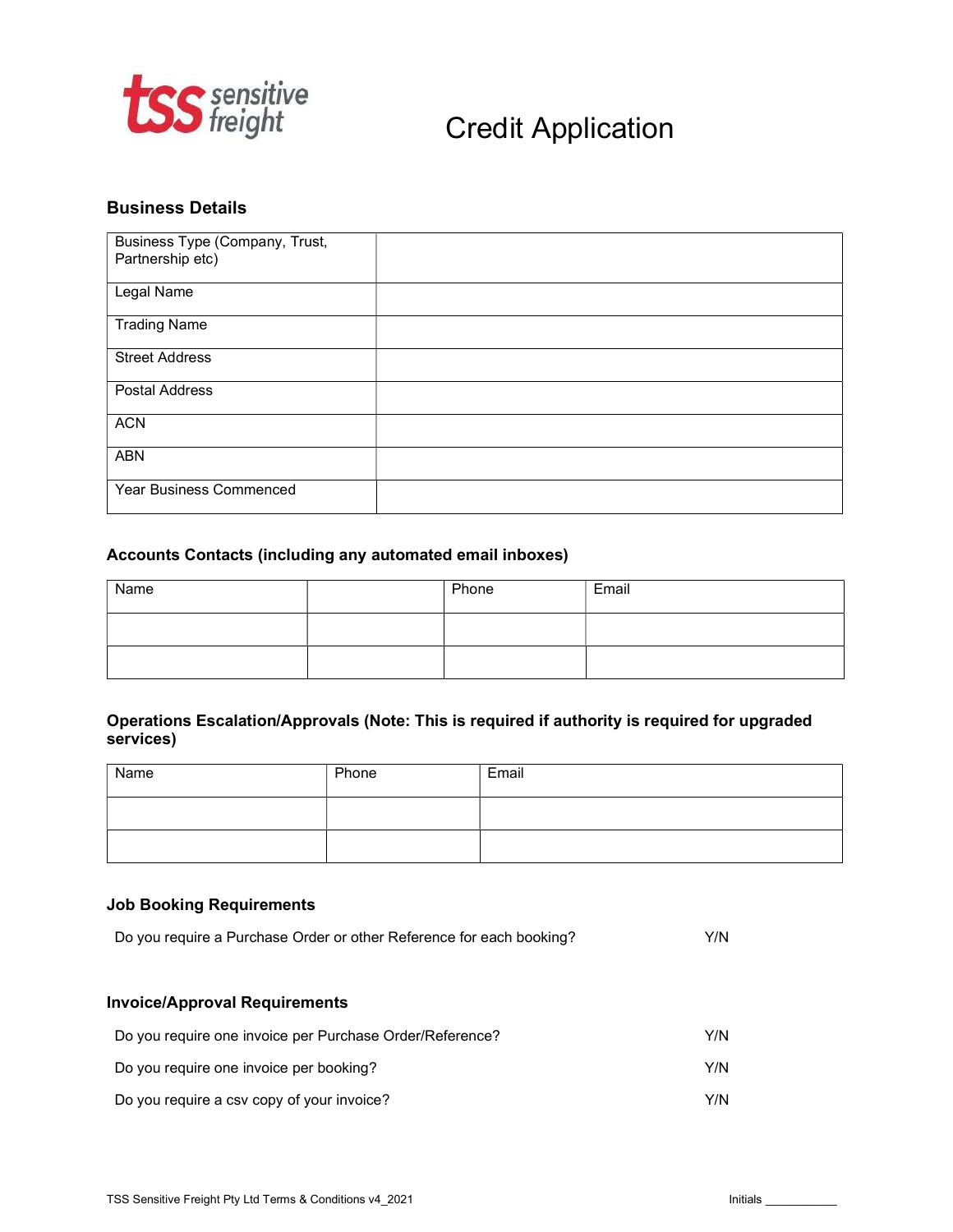## Your Contacts

| Name | Email | Portal<br>Y/N | Pickup<br>Notification<br>$\mathsf{Y}/\mathsf{N}$ | Delivery<br>Notification<br>$\mathsf{Y}/\mathsf{N}$ | PDF<br>Invoice<br>Y/N | CSV<br>Invoice<br>Y/N | Statement<br>Y/N |
|------|-------|---------------|---------------------------------------------------|-----------------------------------------------------|-----------------------|-----------------------|------------------|
|      |       |               |                                                   |                                                     |                       |                       |                  |
|      |       |               |                                                   |                                                     |                       |                       |                  |
|      |       |               |                                                   |                                                     |                       |                       |                  |
|      |       |               |                                                   |                                                     |                       |                       |                  |
|      |       |               |                                                   |                                                     |                       |                       |                  |
|      |       |               |                                                   |                                                     |                       |                       |                  |
|      |       |               |                                                   |                                                     |                       |                       |                  |
|      |       |               |                                                   |                                                     |                       |                       |                  |
|      |       |               |                                                   |                                                     |                       |                       |                  |
|      |       |               |                                                   |                                                     |                       |                       |                  |
|      |       |               |                                                   |                                                     |                       |                       |                  |
|      |       |               |                                                   |                                                     |                       |                       |                  |
|      |       |               |                                                   |                                                     |                       |                       |                  |
|      |       |               |                                                   |                                                     |                       |                       |                  |
|      |       |               |                                                   |                                                     |                       |                       |                  |
|      |       |               |                                                   |                                                     |                       |                       |                  |
|      |       |               |                                                   |                                                     |                       |                       |                  |

In submitting this credit application, I confirm that I have read, understood and agree to be bound by the following Terms and Conditions.

| Name (Print):          | Position:  |
|------------------------|------------|
|                        |            |
| $\frac{1}{1}$<br>Date: | Signature: |
|                        |            |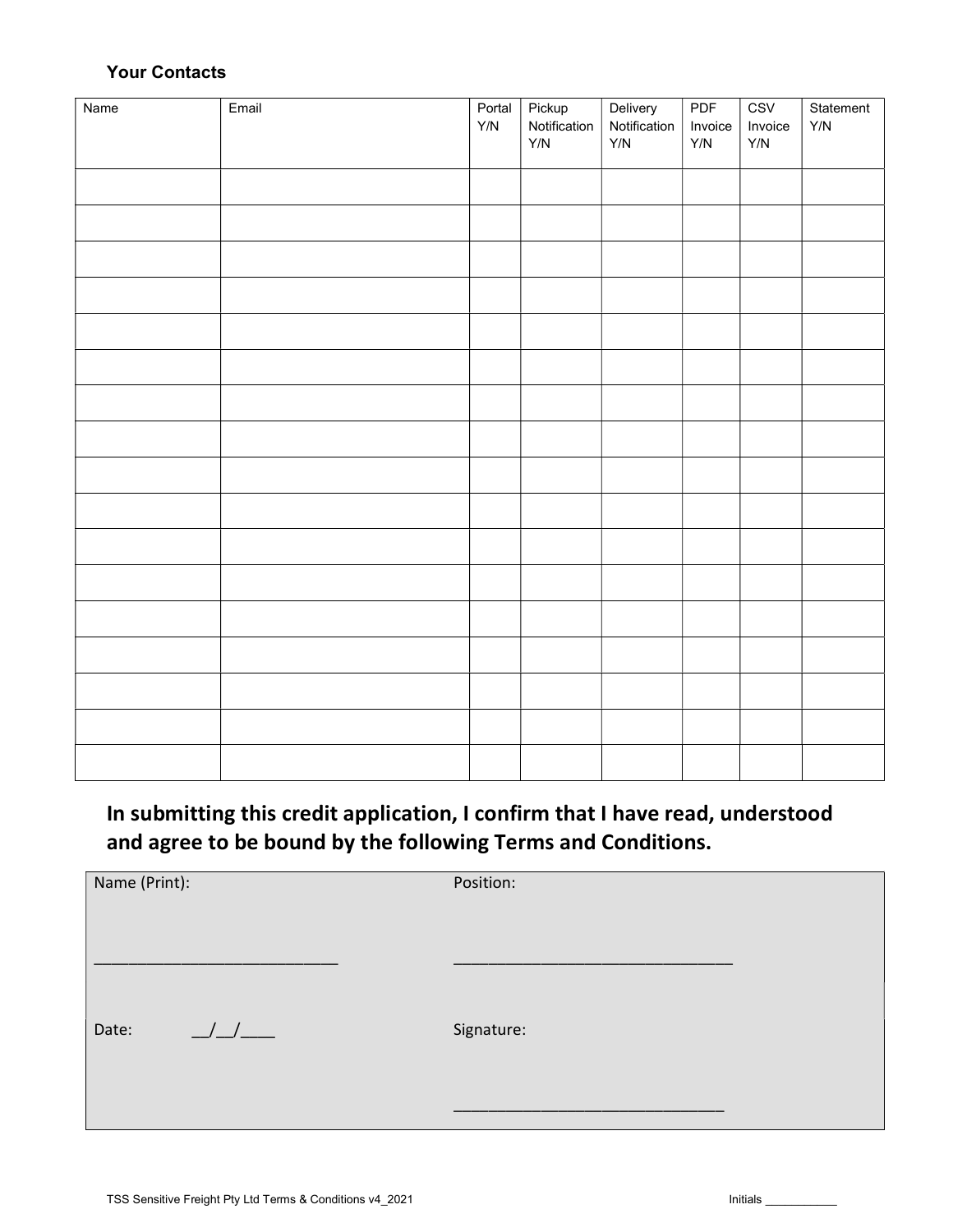# TSS Sensitive Freight Pty Ltd

ACN 145 694 257

## Terms and Conditions

#### Section 47A Fair Trading Act (NSW) (the Act) Disclosure

If you are a consumer, before you purchase or enter into an agreement for services supplied by TSS we draw your attention to some of the agreement terms as summarised below. Nothing in these terms will affect or limit your rights under the Australian Consumer Law, including your rights under consumer guarantees.

#### 1) Limitations on liability

TSS excludes liability for indirect loss and lost profits and caps its liability for direct loss. It also excludes liabiity for loss of or damage to your Goods. These limitations do not apply to TSS' liability for breach of consumer guarantees. If you want to make any claims against TSS, your claim must be made within a particular timeframe.

#### 2) Certain Goods are not acceptable

You are responsible for ensuring that any Goods you deliver to TSS or allow TSS to pick up for Services are not Prohibited Goods. TSS may destroy, abandon or dispose of certain Prohibited Goods if they have not agreed in advance to perform the Services for the Prohibited Goods.

#### 3) Loss to TSS caused by you

You must compensate TSS for any claim that is made against it for damage to the Goods or other circumstances such as misdelivery, non-delivery, personal injury, ilness, or death. You must also compensate TSS for taxes, duties, and other fees or expenses it pays in providing the Services or that are required because of your actions or the nature of the Goods.

#### 4) Insurance

You are required to take out insurance for the Goods. TSS will not arrange insurance.

#### 5) Lien over the Goods

TSS will have a lien over the Goods and documents provided that relate to the Goods. If you owe money to TSS whether for a current or previous shipment, delivery or for warehousing or storage; they may give you 30 days' notice before selling the Goods to settle the amount owed.

#### 6) Failure to pay

If you fail to pay TSS on time, they may stop or delay any other Services for you until you pay all oustanding amount. TSS may also charge you interest if you do not pay an invoice within 7 days of the invoice date.

#### 7) Promises by you

By entering this agreement, you make a number of promises to TSS which include a promise to comply with relevant Laws, properly pack the Goods, properly describe the Goods and disclose the nature of the Goods. If you break any of these promises, you may be liable to TSS for any loss or damage that occurs as a result.

#### 8) Personal information to third parties In order to provide goods and services to you, and in some cases to provide you with credit terms for payment, TSS may transfer your personal information to a third party (e.g credit agency or third party provider). See TSS' privacy policy at https://www.sensitivefreight.com.au/privacypolicy-document/

By purchasing services from TSS, you acknowledge that TSS has disclosed these terms to you and that you understand their substance and effect and wish to proceed with this agreement A full copy of the terms and conditions of the agreement is set out following.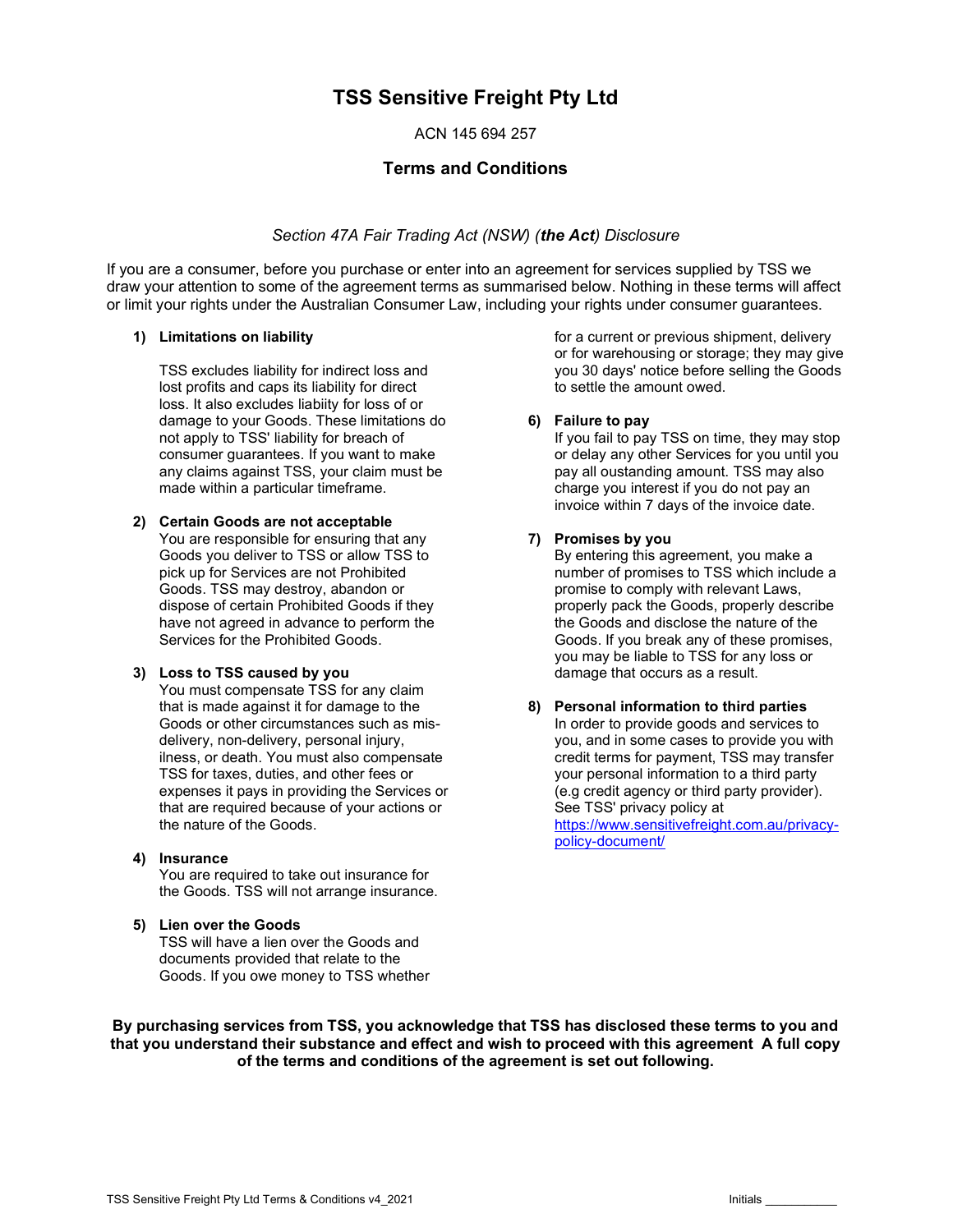#### 1. Terms and Conditions

- 1.1 These terms and conditions and the Quote constitute our Agreement with you.
- 1.2 You enter into this Agreement on the earlier of:
	- (a) accepting the Quote online or sending an email accepting the Quote;
	- (b) instructing us in writing to proceed with the Services; or
	- (c) making part or full payment of the Fees (including any deposit).

## 2. Services

- 2.1 TSS is not a common carrier and may refuse to provide transportation or other services to any Person in its absolute discretion.
- 2.2 TSS will not provide Services where the goods are Prohibited Goods except where it has specifically agreed to do so in writing and subject to such additional conditions as it may require.
- 2.3 In consideration of your payment of the Fees, TSS agrees to perform the Services in accordance with the Agreement using reasonable care, skill and diligence.
- 2.4 TSS is not an insurer of Goods (either warehoused or in transit) and you acknowledge and agree that TSS does not effect insurance on your behalf.
- 2.5 If at any time, TSS determines acting reasonably that the Goods while in transit or in storage are, or will become, dangerous, inflammable, explosive, volatile, offensive, damaging in nature or a source of contamination TSS may at your expense and without notice to you, destroy, dispose of, abandon, or render the Goods harmless. TSS will not be required to compensate you for taking action under this clause and TSS' right to payment for the Services will not be affected.
- 2.6 You agree that TSS may arrange for a Sub Contractor to perform the Services.

## 3. Delivery

3.1 TSS will try to use the particular method of transport such as road, rail, sea or air you have requested but may use an alternative suitable transport method if the method requested by you cannot be conveniently adopted by TSS as determined by TSS.

- 3.2 You authorise TSS to lease, hire, or use any Conveying Vehicle which TSS reasonably believes is necessary or required to provide the Services.
- 3.3 Goods will be taken to be in transit despite any interruption to transport. TSS may re-route from any usual transport route at its discretion.
- 3.4 TSS will use its best efforts to meet a delivery date. Despite this, You acknowledge and agree that any dates for delivery notified by TSS are estimates only and TSS will have no liability to you for failing to meet any delivery date, unless expressly agreed to in writing by TSS.
- 3.5 You authorise TSS to deliver the Goods to the address nominated by you or any other address directed by the nominated receiver of the Goods. The Goods are taken to be delivered by TSS when TSS obtains Proof of Delivery from a Person at either address.
- 3.6 If the nominated address of delivery should be unattended, TSS may at its option deposit the Goods at that place or store the Goods. If the latter:
	- (a) you must pay or indemnify TSS for all costs associated with such storage; and
	- (b) TSS may charge for re-delivery.
- 3.7 You agree that:
	- (a) if the identifying documents for the Goods are lost, damaged, or defaced, TSS may open any document related to the Goods or any packaging, covering, wrapping or container the Goods are placed on or carried in; in order to inspect the Goods to determine their nature, condition, ownership or destination;
	- (b) TSS may consolidate your Goods with other goods when arranging for delivery if this is convenient unless you expressly ask and we agree in writing not to do so.

## 4. Your Obligations

- 4.1 You must:
	- (a) fully and accurately disclose to TSS the type, nature, weight and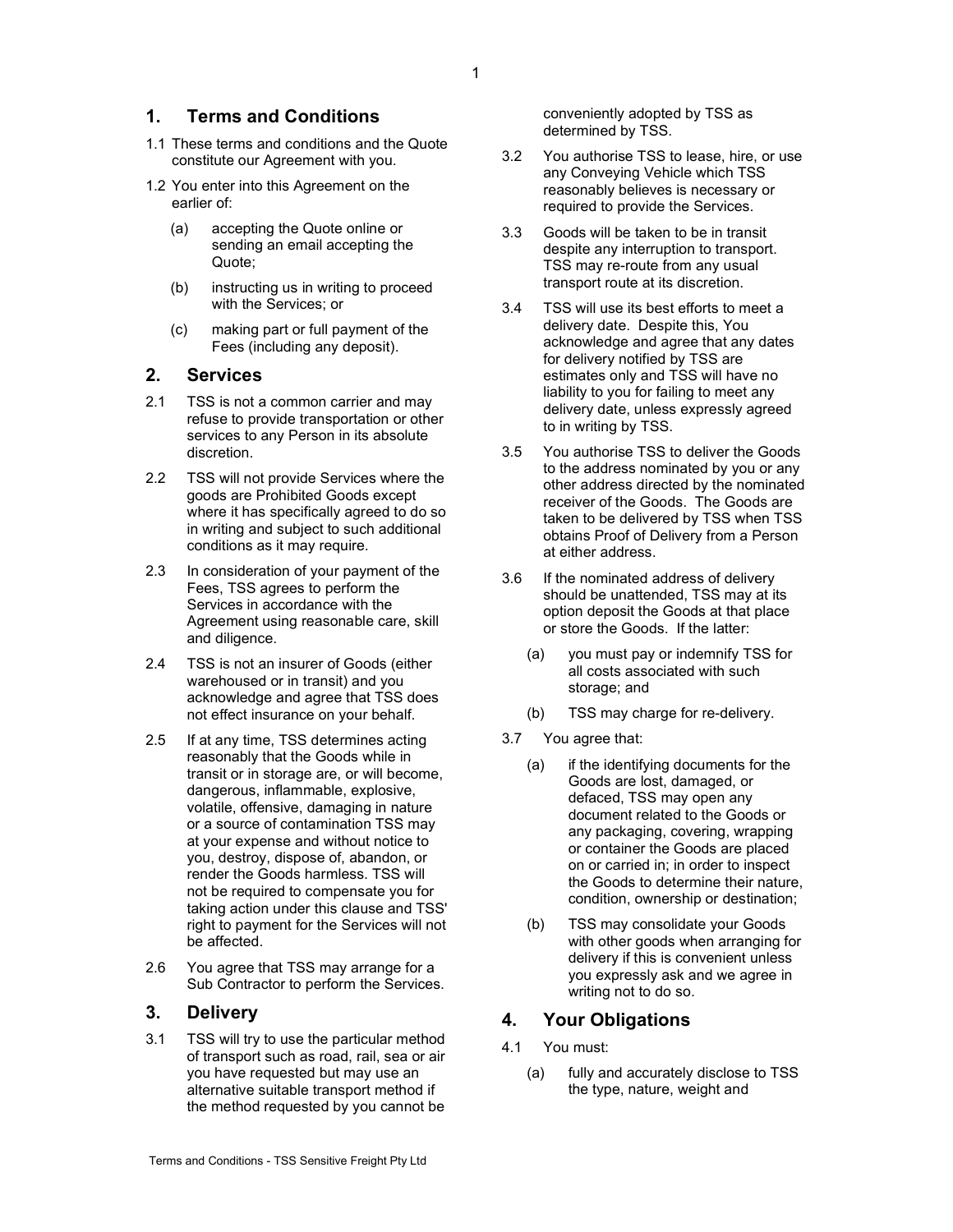measurements of the Goods when requesting the Services;

- (b) tell TSS if any of the Goods are Prohibited Goods before you use the Services;
- (c) comply with all the applicable Laws (including, where necessary, the Australian Code for the Transport of Dangerous Goods by Road and Rail, Civil Aviation Regulations and International Maritime Dangerous Goods Code) relating to the notification or description of the Goods on the consignment note or in other written form;
- (d) ensure that the packaging and labelling of the Goods complies with all relevant Laws including those which relate to the transport and storage of dangerous goods;
- (e) ensure that the Goods and all packaging, pallets, devices and containers are clearly marked having regard to the nature of the Goods; and .
- (f) ensure that the Goods are properly packaged in order to withstand the ordinary risks of handling, storage, carriage having regard to their nature.
- 4.2 You must not deliver any Prohibited Goods or cause TSS, its agents or Sub Contractor to handle or deal with Prohibited Goods without the prior written consent from TSS.
- 4.3 You agree to insure the Goods at your own cost at all times while they are subject to the Services including while they are in transit or located at TSS' or its agents or Sub Contractor's premises. Such insurance must insure against any loss; theft; damage; destruction and or any other usual risks.

#### 5. Your Warranties

- 5.1 You represent and warrant that:
	- (a) you own the Goods or have the authority to deal with them (including where relevant to store the Goods) and are authorised to enter into the Agreement; and
	- (b) you have complied with your obligations in clause 4.1 .
	- (c) except where the receipt for the Goods are endorsed with the word

"hazardous", the Goods are nonhazardous; and

(d) the Goods are free from, and are not likely to encourage infestation by vermin or pest.

#### 6. Payments

- 6.1 You agree to pay TSS the Fee in accordance with the Payment Terms. All amounts are stated in Australian dollars and are exclusive of GST (unless otherwise stated).
- 6.2 The recipient of a supply must pay the supplier an amount equal to the supplier's GST on the amount paid for the supply at the same time as the amount is paid. The supplier must issue a tax invoice before the recipient is obliged to pay the GST.
- 6.3 You must pay TSS on demand for all Expenses incurred by TSS in providing the Services.
- 6.4 You must pay the Fees as required by under the Payment Terms of an invoice. If an amount which is due and payable under this Agreement is unpaid after 7 days, TSS may charge interest on that amount at a rate of 8 per cent per annum until the amount is paid.
- 6.5 Fees are considered earned by TSS when the Goods are loaded by TSS at your premises or are delivered to TSS.
- 6.6 Cancellation fees will apply and TSS may charge for frustrated delivery to cover TSS or its Sub Contractor's costs and expenses.
- 6.7 If you pay by credit card and the Services are later cancelled in accordance with our cancellation policy you will be refunded the charges except for any bank fees paid by TSS because of your choice to pay by credit card.
- 6.8 If you do not pay TSS in accordance with the Agreement, TSS may delay the performance of any other Services for you until you pay all outstanding amounts.
- 6.9 You must pay all costs and expenses which TSS incurs in exercising any of its rights under the Agreement to remedy a breach of your obligations under an Agreement, including any debt collection costs that we may incur.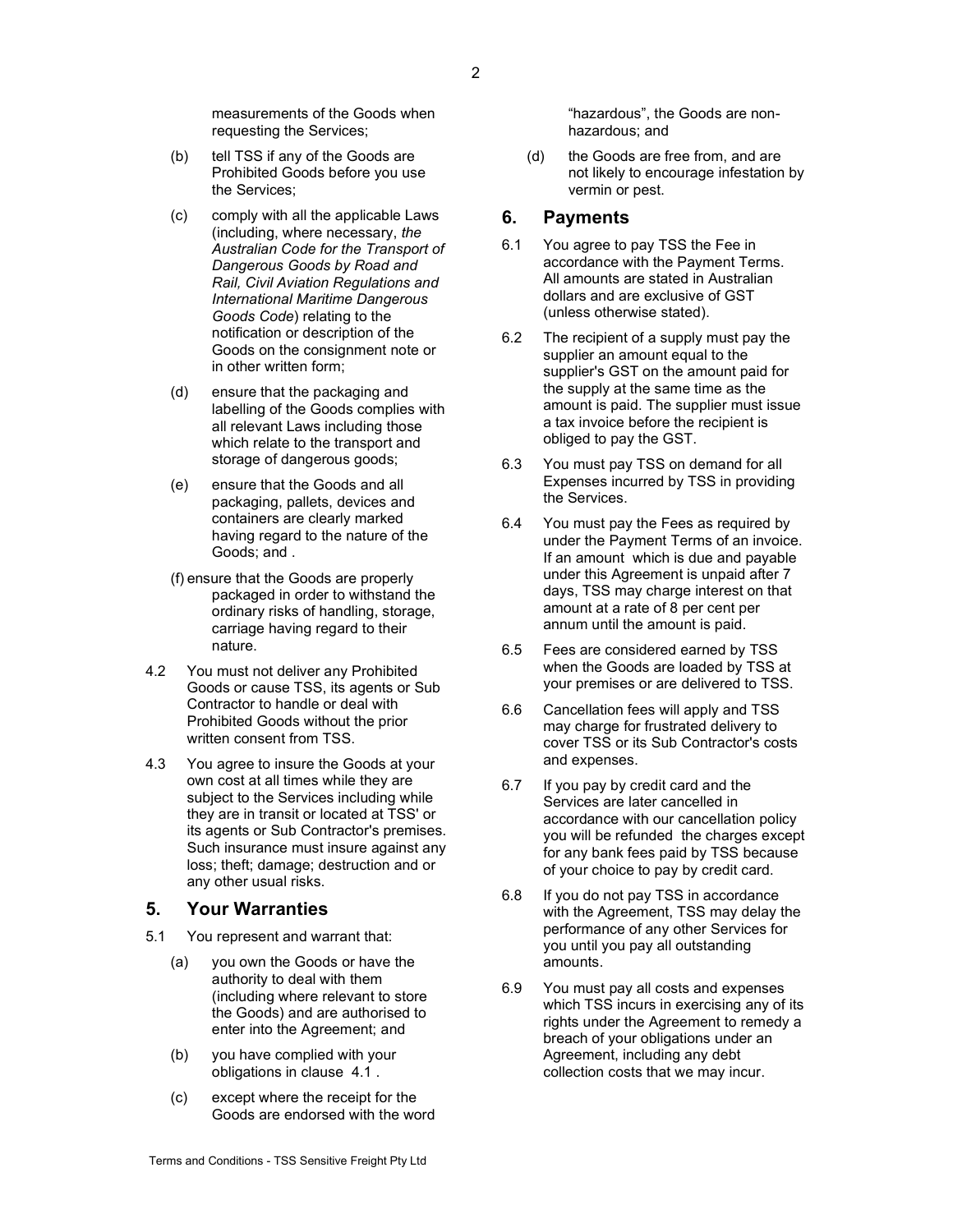## 7. Storage

- 7.1 You agree that the Goods are stored at your sole risk. TSS accepts no Liability for any Loss to the Goods while they are in storage or warehoused.
- 7.2 All charges for storage and other services will be set out in the Quote or if not set out in the Quote, will be calculated in accordance with TSS' standard fees and charges at the time TSS takes the Goods into storage.
- 7.3 All charges for storage will accrue from day to day and will be payable from time to time on demand.
- 7.4 Charges for storage and other services do not include insurance which, if required, must be taken out by you.
- 7.5 TSS may store or warehouse the Goods in any place, store or warehouse whatsoever and every such dealing with the Goods will be taken to be authorised by you.
- 7.6 TSS may at any time and in its absolute discretion give 28 days' notice to you to remove the Goods from the warehouse within such further time as is specified in the notice. If you do not remove the Goods, TSS may sell the Goods in accordance with applicable Laws relating to warehousemen's liens.
- 7.7 TSS is entitled to move the Goods between warehouses under its control from time to time. Any requests by you for the Goods to be transported or moved will if accepted by TSS, be transported on TSS' standard terms and conditions prevailing at the time of the request.

## 8. Limitation of Liability

- 8.1 All implied terms, conditions and warranties not expressly set out in this Agreement are to the fullest extent permissible by law excluded.
- 8.2 To the fullest extent permitted by Law, the obligations of a bailor are excluded.
- 8.3 If any Services supplied under the Agreement are supplied to you as a "consumer" of goods or services within the meaning of that term in Australian Consumer Law (ACL) or relevant state legislation, you will have the benefit of certain non-excludable rights and remedies in respect of the goods or services. Nothing in these terms and

conditions excludes or restricts or modifies any condition, warranty, right or remedy which pursuant to the ACL or similar legislation is so conferred.

- 8.4 Subject to clause 8.3, TSS limits its Liability for the provision of the Services to, at TSS' option:
	- (a) the supply of the Services again; or
	- (b) the payment of the cost of having the Services supplied again.
- 8.5 You acknowledge that TSS has not made any representations to you with respect to the Services or their supply unless they are expressly stated in the Agreement. Nothing in this clause is intended to exclude liability for fraud or other representations that cannot be excluded at law.
- 8.6 Except as expressly provided otherwise in the Agreement, to the fullest extent permitted by Law neither party shall be liable to the other party for any Consequential Loss incurred in connection with the Services.
- 8.7 To the extent permitted by Law, the Liability of TSS under or on connection with this Agreement in aggregate, will not exceed the fees received by TSS from you during the period of 12 months immediately before the occurrence of the relevant event.
- 8.8 To the extent permitted by Law, notice in writing of any claim intended to be made under the Agreement must be given to TSS Services within:
	- (a) 3 days of delivery of the Goods or completion of the Services, whichever is earlier; or
	- (b) in the case of non-delivery of any Goods, 14 days from the date the Goods were to be delivered or the Services were to be completed, whichever is earlier,

and unless so given and made the claim however so made will be extinguished and will not be enforceable against TSS.

#### 9. Indemnity

9.1 You must indemnify and keep TSS and its agents and Sub Contractors (Indemnified Parties) indemnified against any Liability or Loss (including legal costs on an indemnity basis)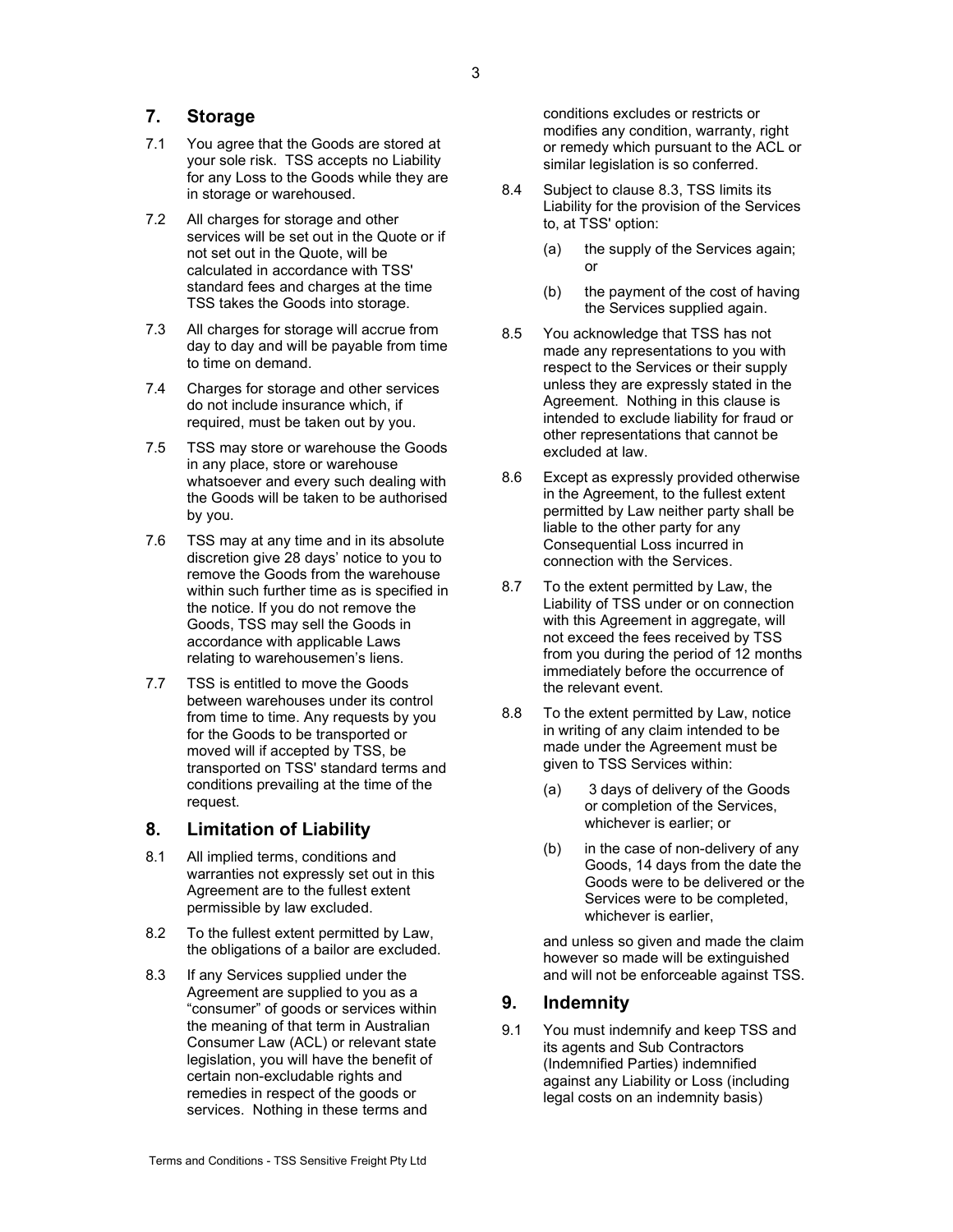incurred or suffered by them arising from, or in connection with, any:

- (a) negligent or wrongful act or omission of you or any of your Personnel;
- (b) breach of the Agreement by you or any of your Personnel;
- (c) property loss or damage or personal injury (including death) caused by act or omission of you or any of your Personnel or from any inherent defect, quality or vice of the Goods; and
- (d) TSS being required to handle, install, remove, assemble, erect, load or unload the Goods, whether into or onto any Conveying Vehicle and whether requiring use of any crane, gantry or machinery during that process.
- 9.2 The indemnity is reduced to the extent the Indemnified Parties have caused or contributed to such Loss
- 9.3 If TSS or its agent or Sub Contractor is provided with any Prohibited Goods (which were not otherwise specifically agreed to),you must indemnify the Indemnified Parties on demand against all Liability and Loss they suffer or incur (including Consequential Loss).

#### 10. Lien and security interest

- 10.1 TSS is entitled to retain possession of the Goods until it has been paid the Amount Owing.
- 10.2 You agree that TSS has both a possessory lien and a contractual lien over the Goods for the Amount Owing.
- 10.3 TSS may after giving you 30 days' written notice of its intention to sell the Goods if the Amount Owing is not paid, sell the Goods at either public auction or in a private sale.
- 10.4 TSS' interest in the Goods and all proceeds is a Security Interest and the Agreement is a Security Agreement for the purposes of the PPSA. You agree that TSS may if it chooses perfect this Security Interest by registration and agree if asked to assist TSS with this.
- 10.5 You agree that nothing in sections 125, 130(1)(a), 142 and 143 of the PPSA apply to the Security Interest under the Agreement and you waive your rights to receive any notice (including notice of a

verification statement) or statement of account under the PPSA unless it is required by the PPSA and cannot be excluded.

- 10.6 Any costs incurred by TSS associated with the registration, perfection, and or enforcement of the Security Interest (including legal fees on a full indemnity basis) will be payable by you.
- 10.7 In clauses 10.4 to 10.6 capitalised terms have the same meaning as those defined in the PPSA.

## 11. Uncollected Goods

- 11.1 If Goods are undeliverable for whatever reason TSS will store them at your cost for 120 days.
- 11.2 If after that time, the Goods are not collected despite a notice having been sent to you to collect the Goods, you authorise TSS to dispose of those Goods by way of public auction at your cost and to apply the proceeds to the Amount Owing. The balance will be paid to the Treasury under the applicable legislation of the State where the Goods are stored.
- 11.3 If, in TSS' opinion acting reasonably, the costs associated with the sale will exceed the proceeds to be obtained, TSS may dispose of the Goods by any means after the period of 120 days, be that by donation to charity or otherwise.

#### 12. Termination

- 12.1 Either party may terminate this Agreement at any given time by giving the other party 30 days' written notice.
- 12.2 Either party may terminate this Agreement by giving the other party ("Defaulting Party") written notice of termination:
	- (a) if any amount owed by the Defaulting Party is not paid within 30 days of the due date;
	- (b) if the Defaulting Party breaches any these Terms and Conditions:
		- a. which can be remedied but is not remedied within 30 days after receiving a request from the other party that the breach be remedied; or
		- b. which cannot be remedied;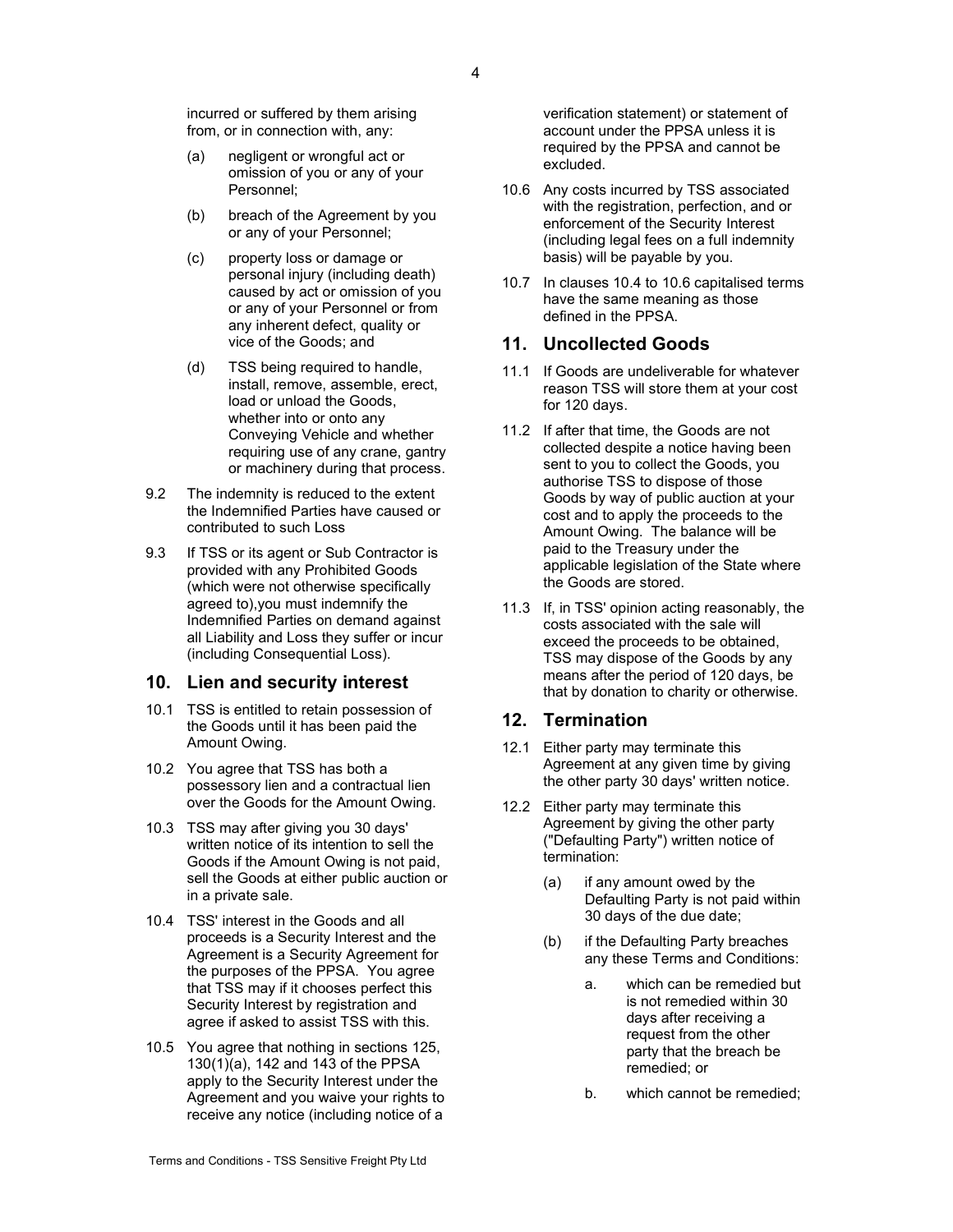- 5
- (c) if the Defaulting Party:
	- a. suffers any act of insolvency;
	- b. enters into any composition or scheme of arrangement with any of its creditors; or
	- c. has a receiver, liquidator, trustee in bankruptcy or official manager or administrator appointed in respect of any part of their business or property.
- 12.3 On termination or expiry of the Agreement you agree that any amounts you have paid for Services are nonrefundable and you must pay for all Services provided prior to termination including Services which have been provided and have not yet been invoiced to you, and all other amounts due and payable under the Agreement which have been incurred at the time of termination.

## 13. Confidentiality

- 13.1 Unless the other party provides written consent, each party must always keep the confidential information of the other party confidential and maintain adequate security measures to safeguard the other party's confidential information.
- 13.2 This clause does not apply to use or disclosure of confidential information:
	- (a) for the purpose of performing the Services or exercising rights under the Agreement;
	- (b) required by Law;
	- (c) which is publicly available through no fault of the party that received the confidential information or its personnel; or
	- (d) which was received by a party to this Agreement from a Person not party to this Agreement and that Person was not restricted from sharing the information with the party.

#### 14. Jurisdiction and disputes

14.1 The Agreement is governed by the laws of New South Wales and the parties submit to the non- exclusive jurisdiction of the courts of New South Wales and Courts of appeal therefrom.

14.2 When there is a dispute relating to Payment, You must pay all monies claimed by TSS into an interest bearing trust account of TSS or its solicitors before You can dispute the debt. You acknowledge that this clause means that any disputes against TSS relating to Payment are barred until Payment required by this clause is made.

## 15. Notices

15.1 Any notice given under this Agreement must be in writing addressed to the relevant address in the Quote or as last notified by the recipient to the Party in accordance with this clause. Any notice may be sent by standard domestic post or by email, and will be taken to have been served on the expiry of seven Business Days in the case of post, or at the time of transmission in the case of email.

## 16. General

- 16.1 Rights arising out of or under this Agreement may only be assigned by a party with the prior written consent of the other party. Consent must not be withheld unreasonably.
- 16.2 A party may give or withhold its approval or consent under this Agreement in its absolute discretion, unless otherwise stated.
- 16.3 If a clause is void, illegal or unenforceable, it may be severed without affecting the other provisions in this Agreement.
- 16.4 A variation of this Agreement must be in writing and signed by the parties.
- 16.5 No right under this Agreement is waived or considered to be waived unless the party waiving the right, or its authorised officer, has done so in writing. If a party grants an extension or tolerates an action from another party this will not be considered a waiver of a right.
- 16.6 If a payment is made or something is done after 5:00 pm on any Business Day, it is considered to have been made or done on the next Business Day. If this Agreement requires something to be done on a day that is not a Business Day, it must be done on the next Business Day, unless otherwise agreed by the parties in writing.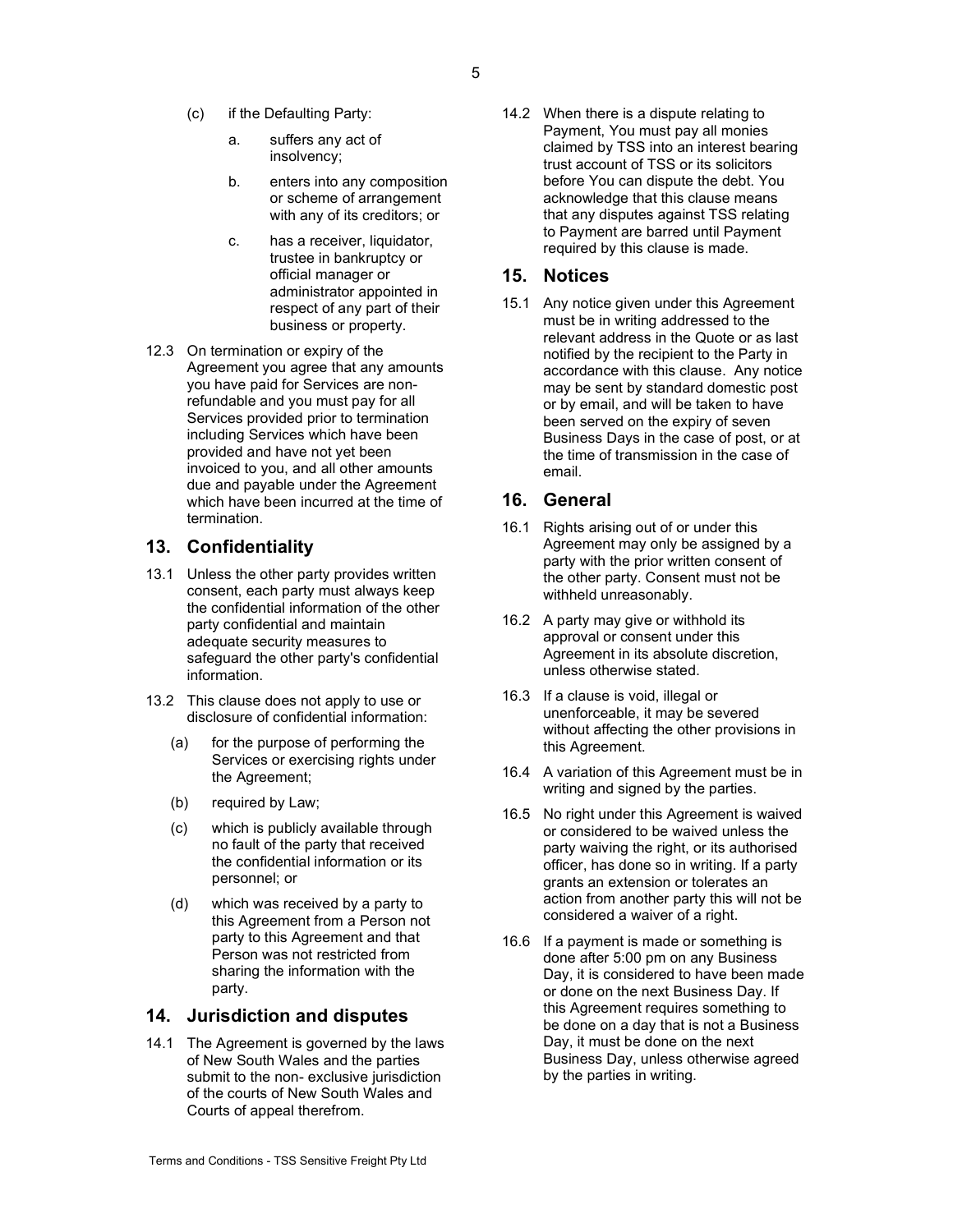- 16.7 These Terms and Conditions survive after termination of the Agreement to the extent permitted by law.
- 16.8 Force Majeure: If any party is delayed or prevented from the performance of any act required under the Agreement by reason of a Force Majeure Event, the affected party must promptly notify the other party in writing, giving details of the Force Majeure Event, the acts affected by the Force Majeure Event and the extent to which they are affected, and the performance of such acts will be excused for the period of such event provided that if such interference lasts for any period in excess of 30 days you may, by written notice to TSS, terminate this Agreement.

## 17. Privacy Statement

- 17.1 From time to time, in connection with the Agreement (including when receiving a Credit Account Application), TSS may, collect, used and disclose personal information of your officers, employees and any guarantor, for the purposes of entering into and the performance of the Agreement, as well as conducting any relevant credit or background checks that TSS may require.
- 17.2 TSS' collection, use and disclosure of this information will be in accordance with its Privacy Policy located online at: https://www.sensitivefreight.com.au/priv acy-policy-document/

## 18. Definitions and Interpretation

18.1 In the Agreement, unless the context otherwise requires or the term is expressly defined otherwise in a Quote, capitalised terms have the following meanings:

> 'Agreement" means the agreement between you and TSS for TSS to provide Services comprising these Terms and Conditions and the Quote.

"Amount Owing " means all monies you owe and are due to TSS from time to time under the Agreement and includes:

- (a) the Fees and Expenses;
- (b) amounts owing for previous shipments, deliveries or for warehousing or storage;

(c) the enforcement costs and expenses incurred by TSS, its employees or agents or solicitors in enforcing the provision of this Agreement including arranging the sale or disposal of the Goods.

"Business Day" means a day on which banks are open for general banking business in New South Wales, but does not include Saturdays, Sundays or public holidays.

"Conveying Vehicle" means any mode of transport used by TSS to transport the Goods whether owned by TSS or a Sub Contractor, including a container, pallet, trailer, rail wagon, prime mover, truck or other mode of transportation in, on, or by which the Goods may be placed, packed or transported.

"Consequential Loss" means loss or damage which flows other than naturally from the breach or occurrence, or which is related to the breach or the occurrence only because of some intervening cause or special circumstance (whether under statute contract, equity, tort (including negligence), indemnity or otherwise, and howsoever arising).

"Expenses" means any disbursements, costs and third-party costs, reasonably incurred by TSS for the purpose of the provision of the Services and includes:

- (a) any additional charge for waiting time and or rubbish removal associated with the Goods at the rate charged by a third party to TSS or its Sub Contractor;
- (b) any additional expenses TSS incurs in order to comply with any Laws in relation to the Services or Goods;
- (c) expenses incurred by TSS to hire third party equipment to ensure safe handling;
- (d) labour costs for loading and unloading the Goods, including costs incurred due to delay in loading or unloading the Goods.

"Fees" means the agreed charges payable by you for the performance of the Services as set out in a Quote.

"Force Majeure Event" means anything beyond the reasonable control of you or TSS, including but not limited to acts of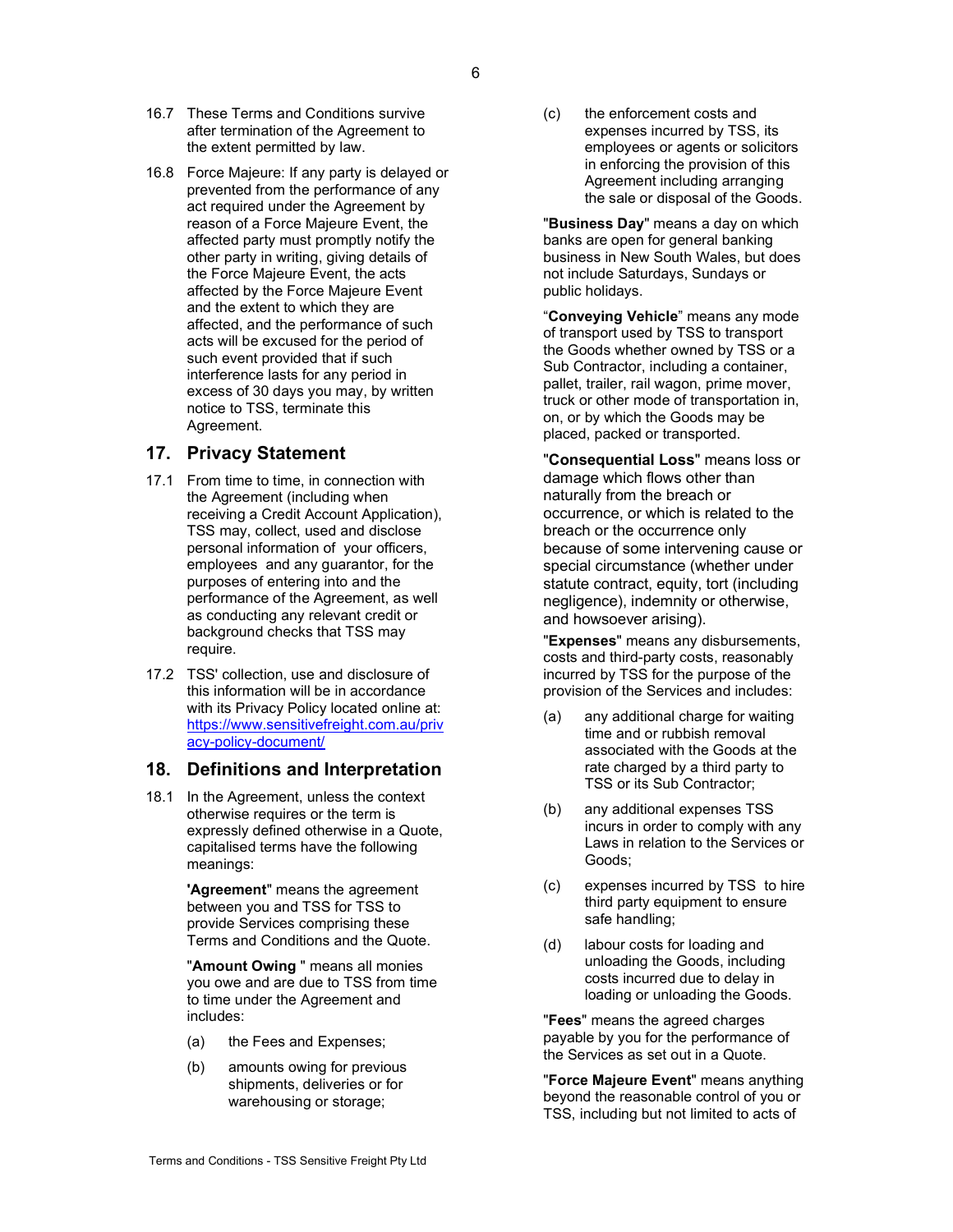God, perils of the sea or air, lightning strike, storm, fire, flood, drought, earthquakes, any natural disaster, explosion, sabotage, accident, embargo, malicious damage, riot, civil commotion, acts of war, terrorism, strikes and industrial disputes of a third party's workforce, epidemic, pandemic (including in relation to the coronavirus, severe acute respiratory syndrome coronavirus 2, or any mutation thereof), government sanctioned shutdown, global economic downturn, acts of government and parliamentary authority, and equipment or communication failures or delay but does not include the payment of money.

"Goods" means the goods, cargo, chattels, articles or things provided by you or your agents or contractors to TSS or its Sub Contractor in connection with the Services. They include any container, packaging, covering, wrapping, pallets, or other devices that the Goods are carried in or on, or delivered with as well as all associated documents.

"GST" means goods and services tax under A New Tax System (Goods & Services Tax) Act 1999 (Cth).

"Laws" means all applicable laws. regulations, codes, guidelines, policies, protocols, consents, approvals, permits and licences, and any requirements or directions given by any person with the authority to bind the relevant Party in connection with this Agreement or the performance of the Services.

"Liability" means any liability or obligation (whether actual, contingent or prospective), including for any Loss irrespective of when the acts, events or things giving rise to the liability occurred and whether under statute, contract, equity, tort (including negligence), indemnity or otherwise), howsoever arising, whether direct or indirect and whether involving a third party, a party to the Agreement or otherwise.

"Loss" means any cost, damages, debt, expense, liability or loss and includes taxes, fines, penalties and legal costs.

"Payment Terms" means the Fee, method and timing of payment as set out in a Quote.

""Personal Information" has the same meaning as in the Privacy Act 1988 (Cth).

"Personnel" means, in respect of a party, any of its officers, employees, contractors, subcontractors or agents or authorised representatives.

"PPSA" means Personal Property Securities Act 2009 (Cth).

"Proof of Delivery" means proof of delivery,(paper or electronic) which may be evidenced by:

- (a) a statement signed by the delivery driver that delivery was made;
- (i) a signed acknowledgement of the recipient;
- (j) signed label; or
- (k) driver's run sheet or run book of that delivery.

#### "Prohibited Goods" includes:

- (a) bloodstock or stud or prize animals;
- (b) artwork of any type
- (c) livestock not covered in paragraph (a);
- (d) precious metals and stones, jewellery or money (which means any coin or banknote);
- (e) bullion, cheques, credit or other card sales;
- (f) vouchers, securities or shares;
- (g) bonds, deeds, bills of exchanges or any document that represents or is exchangeable for money;
- (h) radioactive, or explosive goods or explosives;
- (i) firearms;
- (j) goods that are defined by any government agency or authority as being dangerous goods;
- (k) live plants and trees; and
- (l) perishable goods.

"Quote" means a response from TSS following your request for TSS to provide transport, warehousing and logistical Services in respect of the Goods and the Payment Terms for the